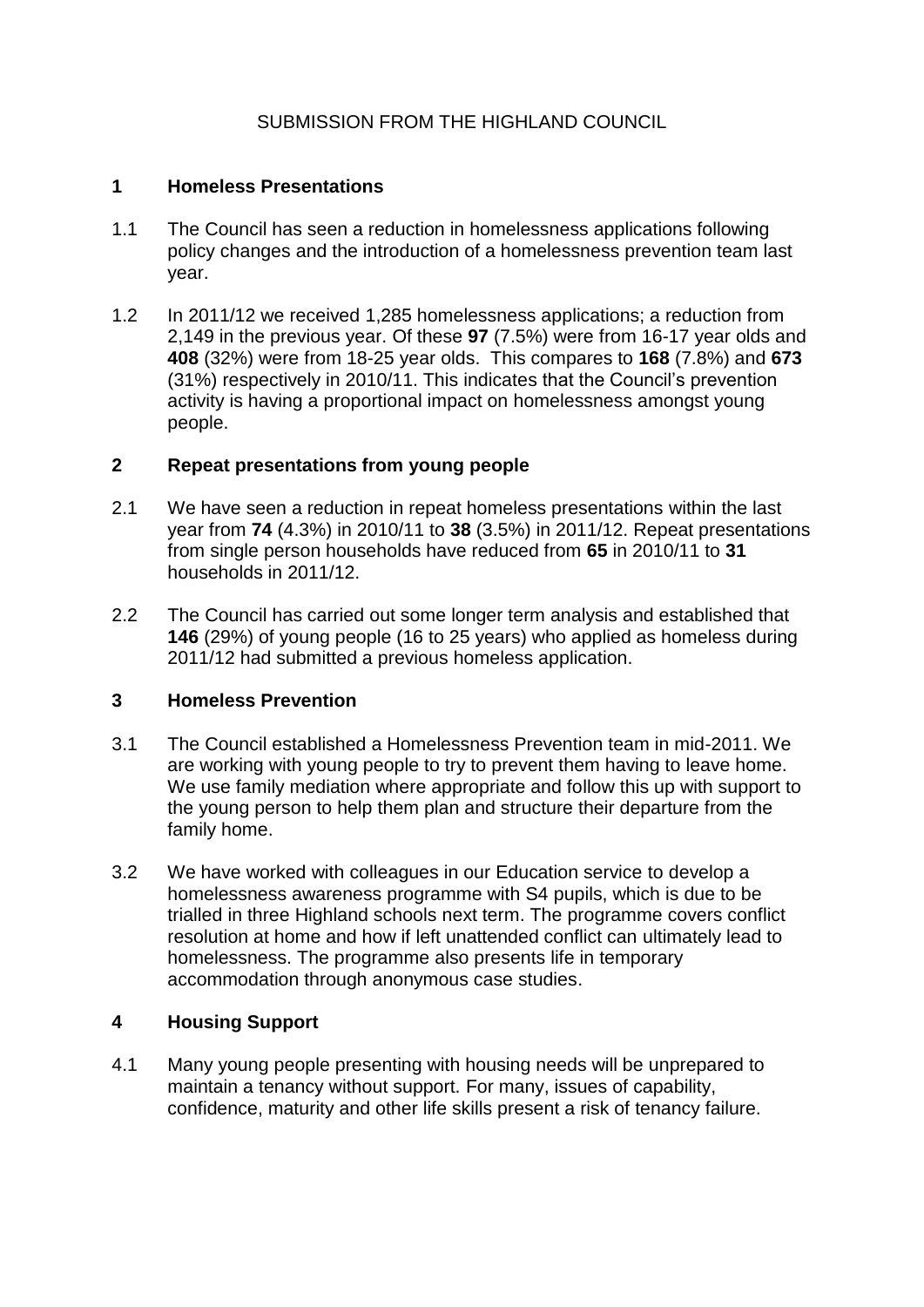- 4.2 The Council provides housing support for young people through contracts with independent support providers. There are specialist providers with particular expertise in supporting young tenants.
- 4.3 The Council is currently reviewing its arrangements for commissioning services – in order to provide a clearer focus on client outcomes.

## **5 Clients with Multiple / Complex Needs**

5.1 A relatively small proportion of homeless clients (estimated at around 15%) exhibit multiple / complex needs. We have introduced an assessment matrix linked to a multi-agency protocol, based on the principles of "Getting it right for every child" to ensure that agencies meet to agree a personal plan to help address the underlying issues contributing to a client's homelessness or risk of homelessness.

### **6 Care Leavers**

- 6.1 The Council has adopted a proactive approach to reducing the risk of homelessness amongst care leavers. In 2009 we introduced a policy that any young people under the age of 25 who had been in care at any time in their lives would be automatically assessed as being in "Priority Need" in relation to homelessness.
- 6.2 We have also introduced a Protocol for Accommodation and Support for Young People leaving care. This aims to ensure a coordinated response to the accommodation needs of care leavers to ensure where possible that no young person leaving care would become homeless. The principle was that care leavers should be provided with the securest form of tenancy appropriate to their needs and abilities.
- 6.3 We have a specialist supported accommodation service available for care leavers, which aims to offer housing support, and for clients to develop the skills required to maintain their own tenancy.

### **7 Employment**

- 7.1 In Highland 6.5% of young people aged under 25 are receiving Job Seekers Allowance compared with 8.2% for Scotland, with 1.8% of young people long term unemployed compared to 3.2% for in Scotland.
- 7.2 These Highland-wide figures mask some significant variation in the proportions of unemployed young people across Highland, such as particularly high proportions in Wick (13.9%), Inverness Central (11.9%) and Tain & Easter Ross (10.2%).
- 7.3 The Council's current homelessness strategy focusses on the links between homelessness and skills / employment. Housing solutions should be looked at together with a wider package of measures that assist young people gain